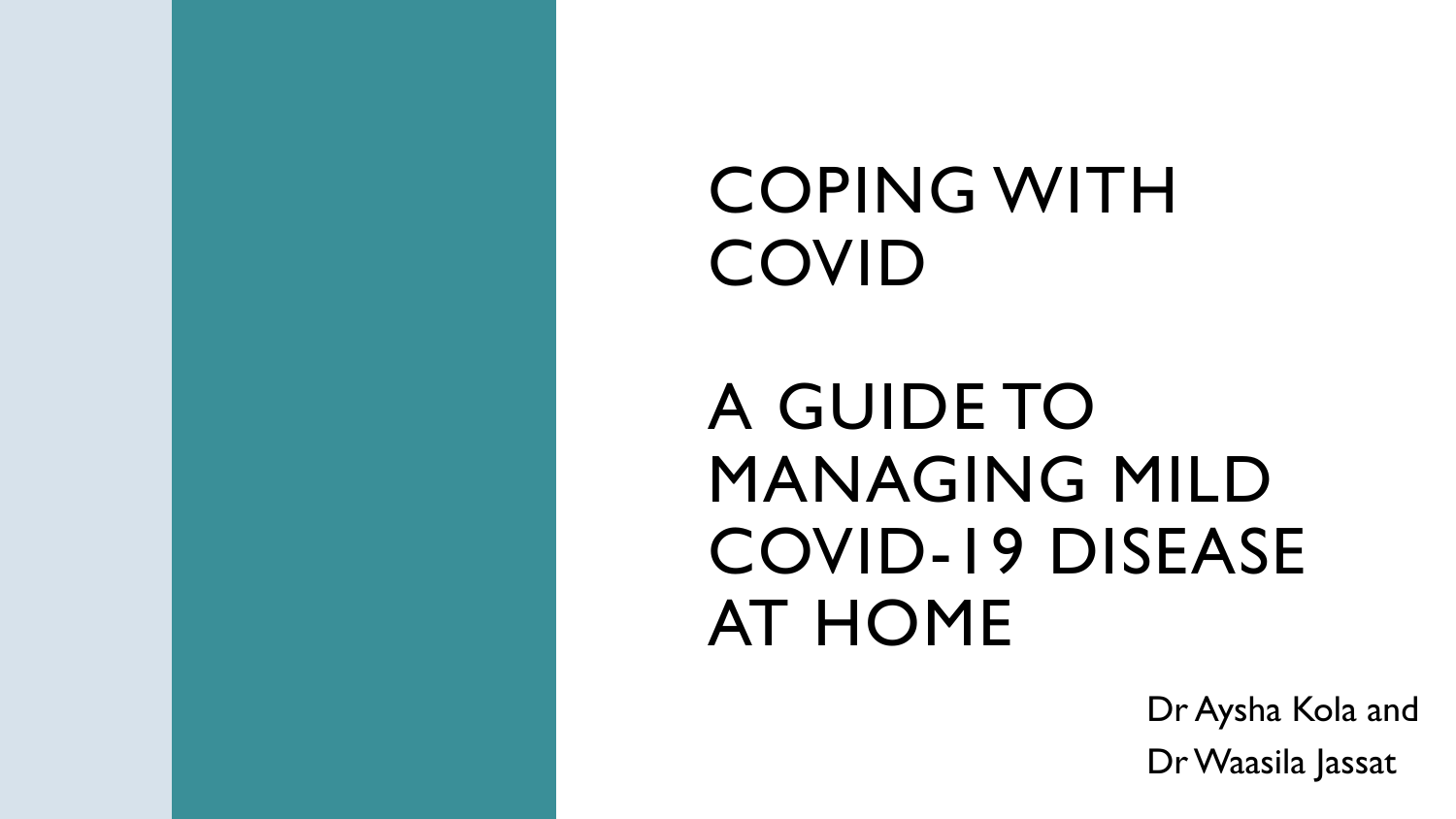#### WHAT ARE COVID-19 SYMPTOMS?

#### • fever

- new continuous cough
- shortness of breath
- tiredness
- muscle aches



- congestion or runny nose
- headaches
- sore throat
- loss of taste/smell
- nausea or vomiting
- **diarrhoea**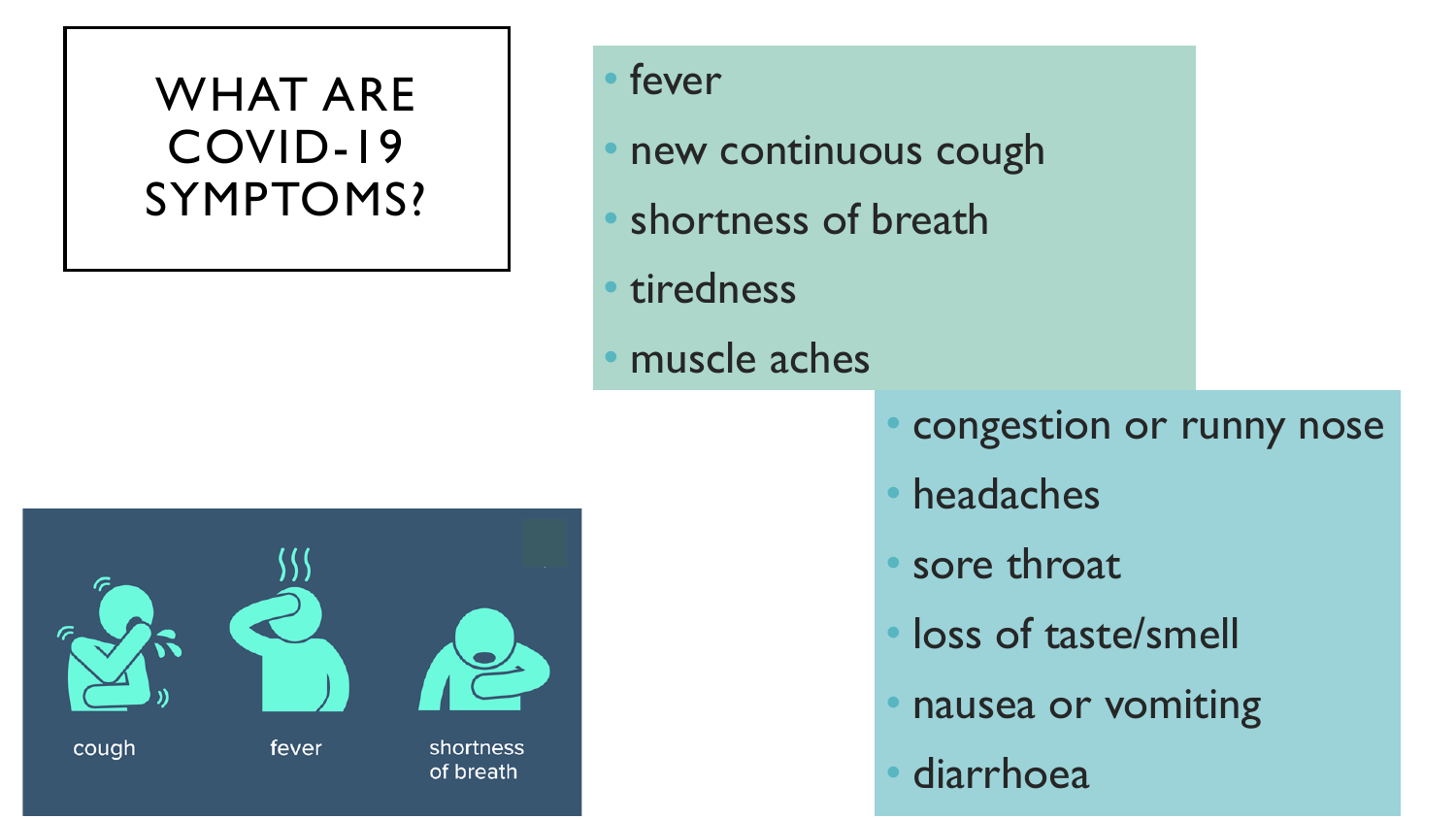IF YOU ARE DIAGNOSED WITH COVID-19, OR IF YOU **HAVE** SYMPTOMS BUT **CANNOT** GET TESTED

> WHAT SHOULD YOU DO?

Do stay at home for 14 days

- Do stay calm
- Do ensure you have family members on hand who can help you to get shopping and things you may need
- Do keep connected to people you care about by phone and video calls
- Do not go to work
- Do not use public transport
- Do not go to public places
- Do not go shopping
- Do not visit anyone
- Do not attend religious gatherings
- Do not have visitors in your home
- Do not leave home unless you need medical care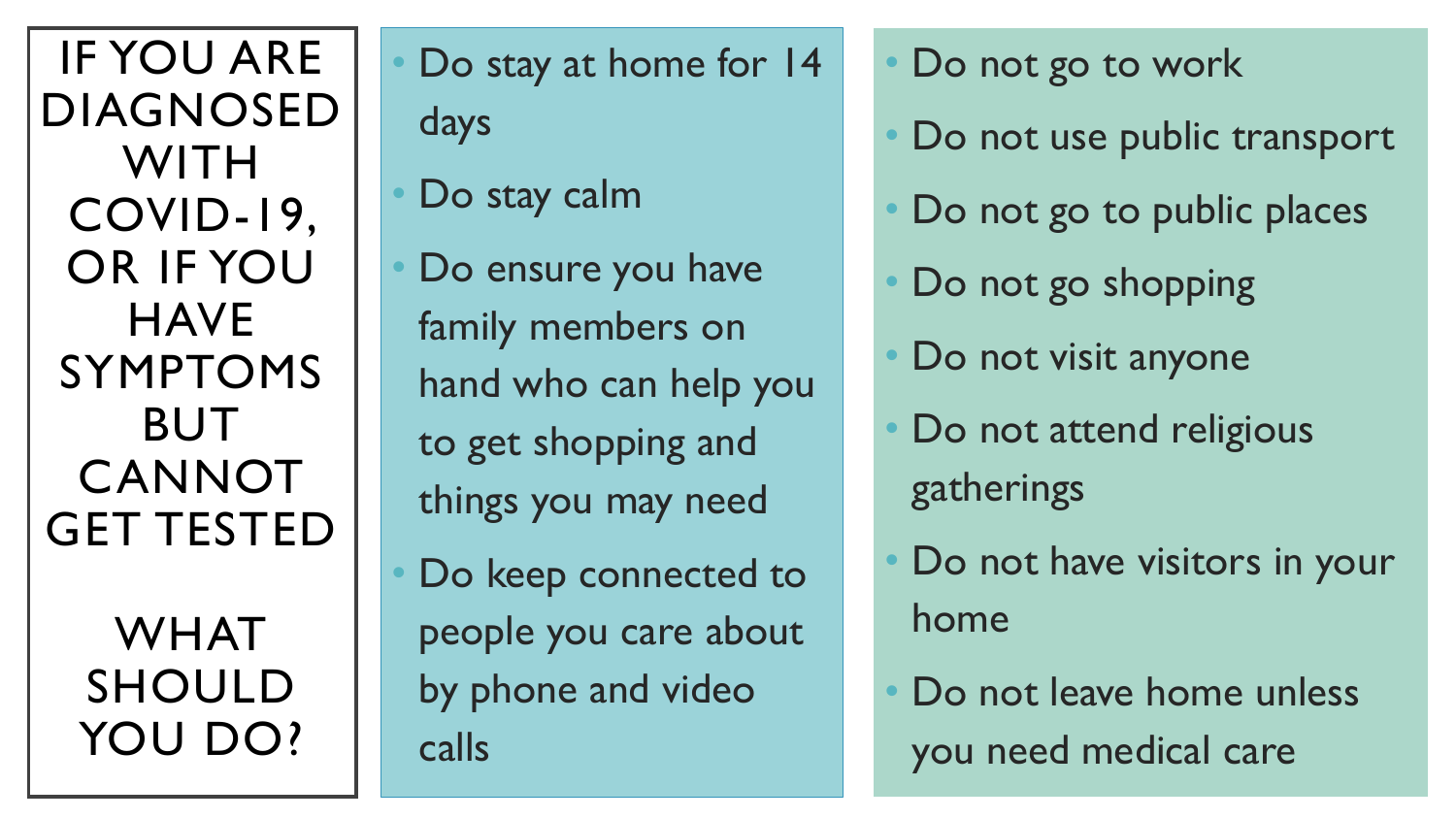#### IF YOU HAVE COVID-19, HOW SHOULD YOU ISOLATE?

Separate yourself from other people in your home, in a well-ventilated bedroom. Your family should not stay or sleep in the same room as you.

Use a separate bathroom. If you have to share a bathroom, clean after every use.

Avoid sharing items and the same spaces with other people and clean surfaces often.

Stay at least 1.5 metres (3 steps) away from other people in the home.

Wear facemasks to help prevent the spread of the disease to others.

Cough or sneeze into the fold of your elbow. Alternatively, cover your mouth and nose with a tissue when you cough or sneeze and dispose of tissue in a dedicated bin.

Clean your hands often with soap and water for at least 20 seconds or with alcohol-based hand sanitizer that contains 60-95% alcohol.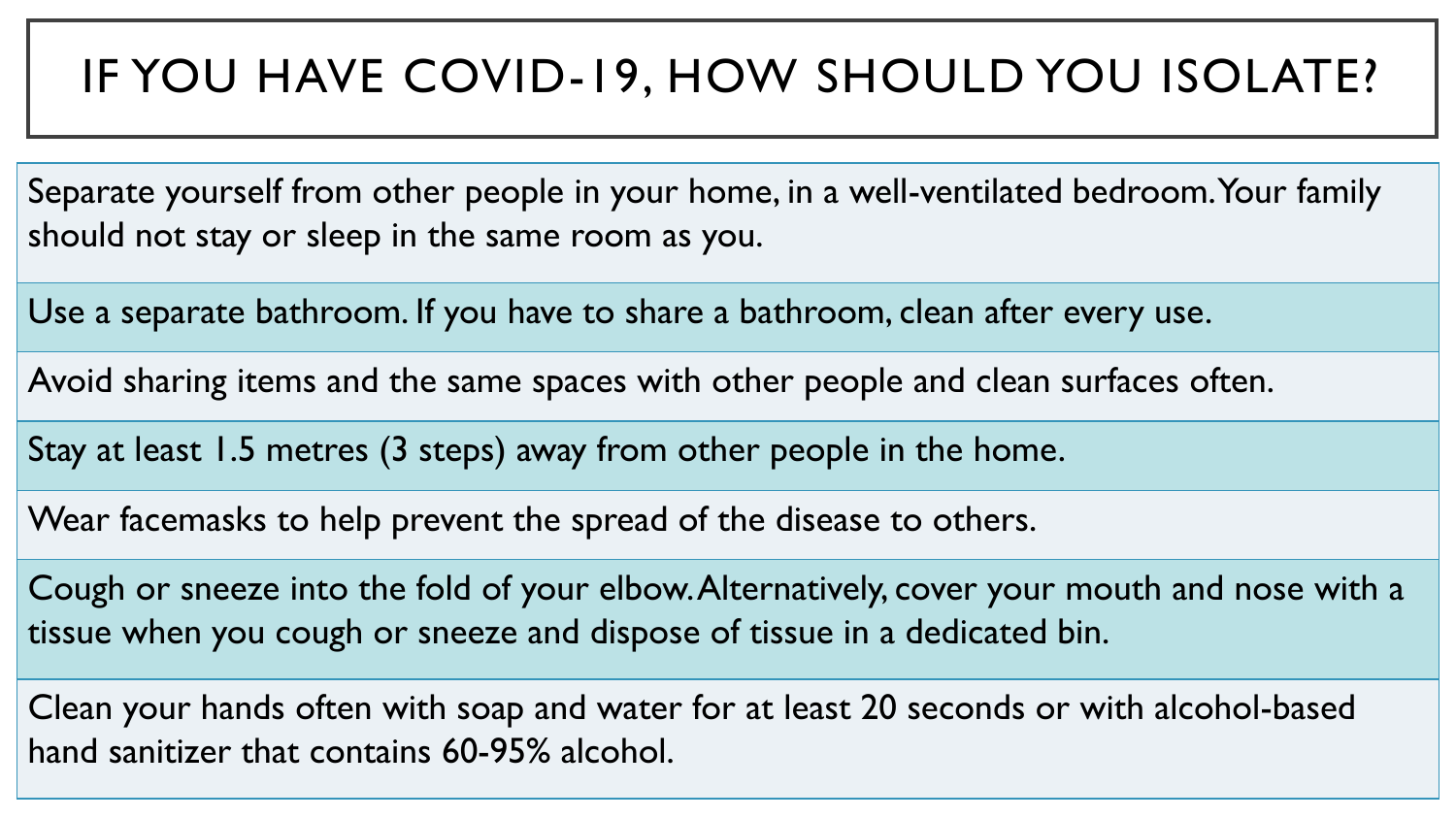## WHAT IS THE DIFFERENCE?

#### ISOLATION QUARANTINE

- You have tested positive for the virus or you have symptoms and likely have COVID-19
- You need to avoid contact with other people for
	- 14 days after your test if you have no symptoms
	- 14 days after your symptoms started if you have mild disease
	- 14 days from the last day you needed oxygen if you were treated in hospital with severe disease
- You do not need to re-test to confirm you are negative to de-isolate
- You have been in close contact with someone with the virus and you don't have symptoms and haven't tested positive
- You need to avoid contact with other people for 14 days after your exposure to the person with COVID-19
- If you do not develop symptoms you can de-isolate after 14 days
- If you develop symptoms you are considered to also have COVID-19 and then you need to isolate for 14 days from the start of your symptoms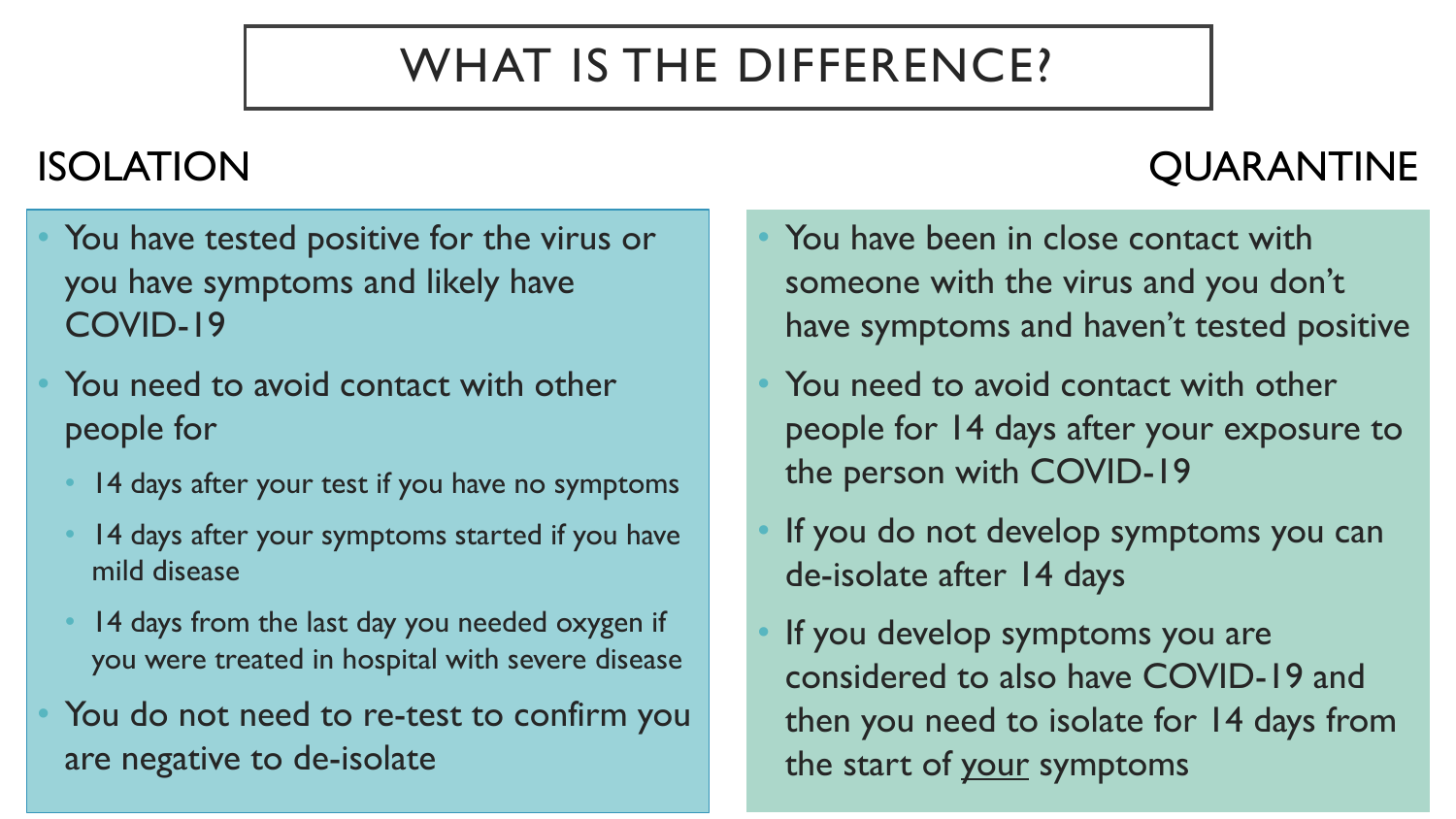#### WHAT IS A CLOSE CONTACT?

- Face-to-face encounter with a probable or confirmed case
- Within less than one meter

• For more than 15 minutes

Both were not wearing masks

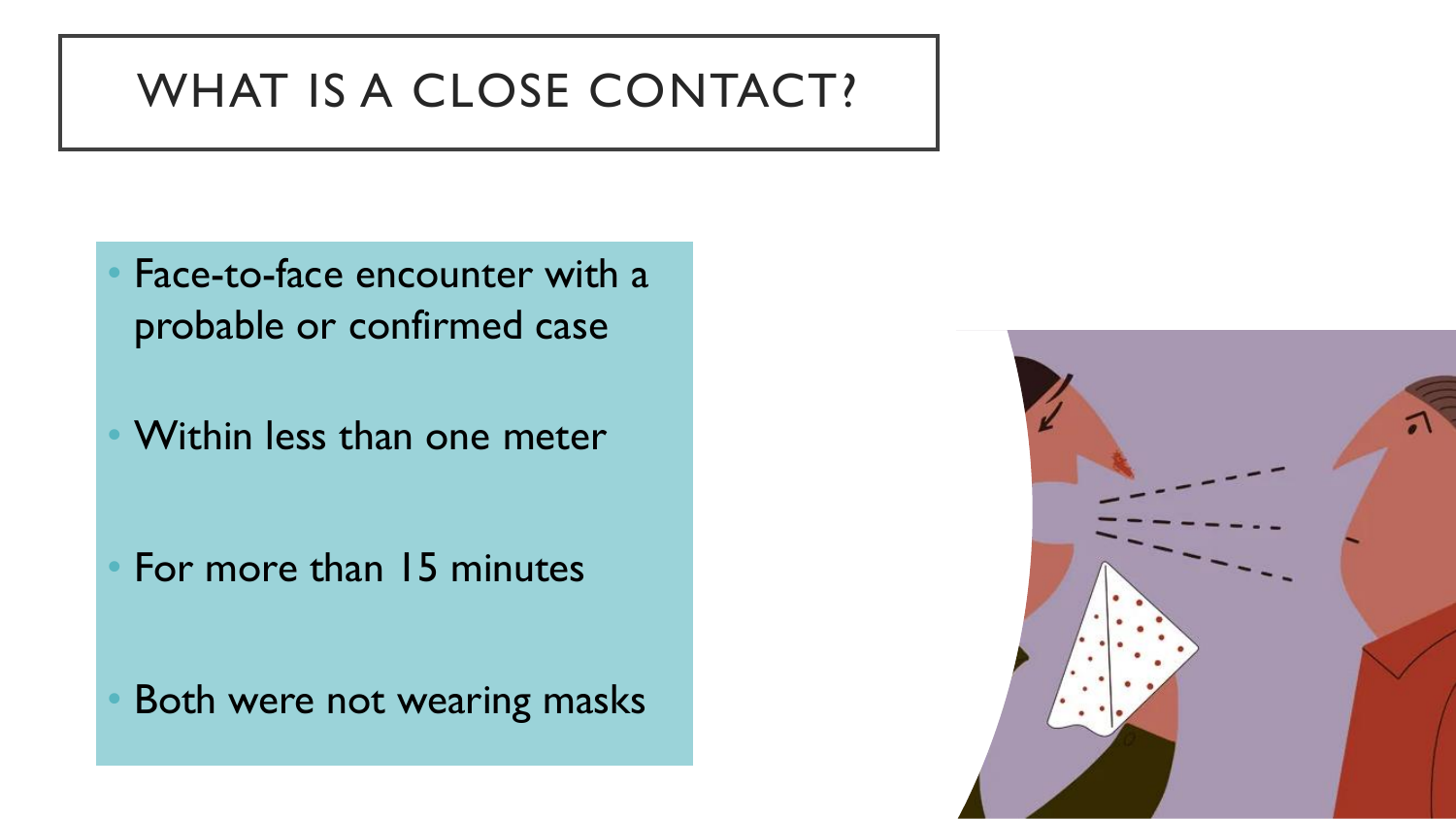## WHO IS AT GREATEST RISK FOR SEVERE DISEASE?

- older than 60 years
- **overweight**
- unfit
- multiple medical conditions
- medical conditions not well controlled
- hypertension
- diabetes
- chronic kidney, heart and lung disease
- cancer
- HIV
- TB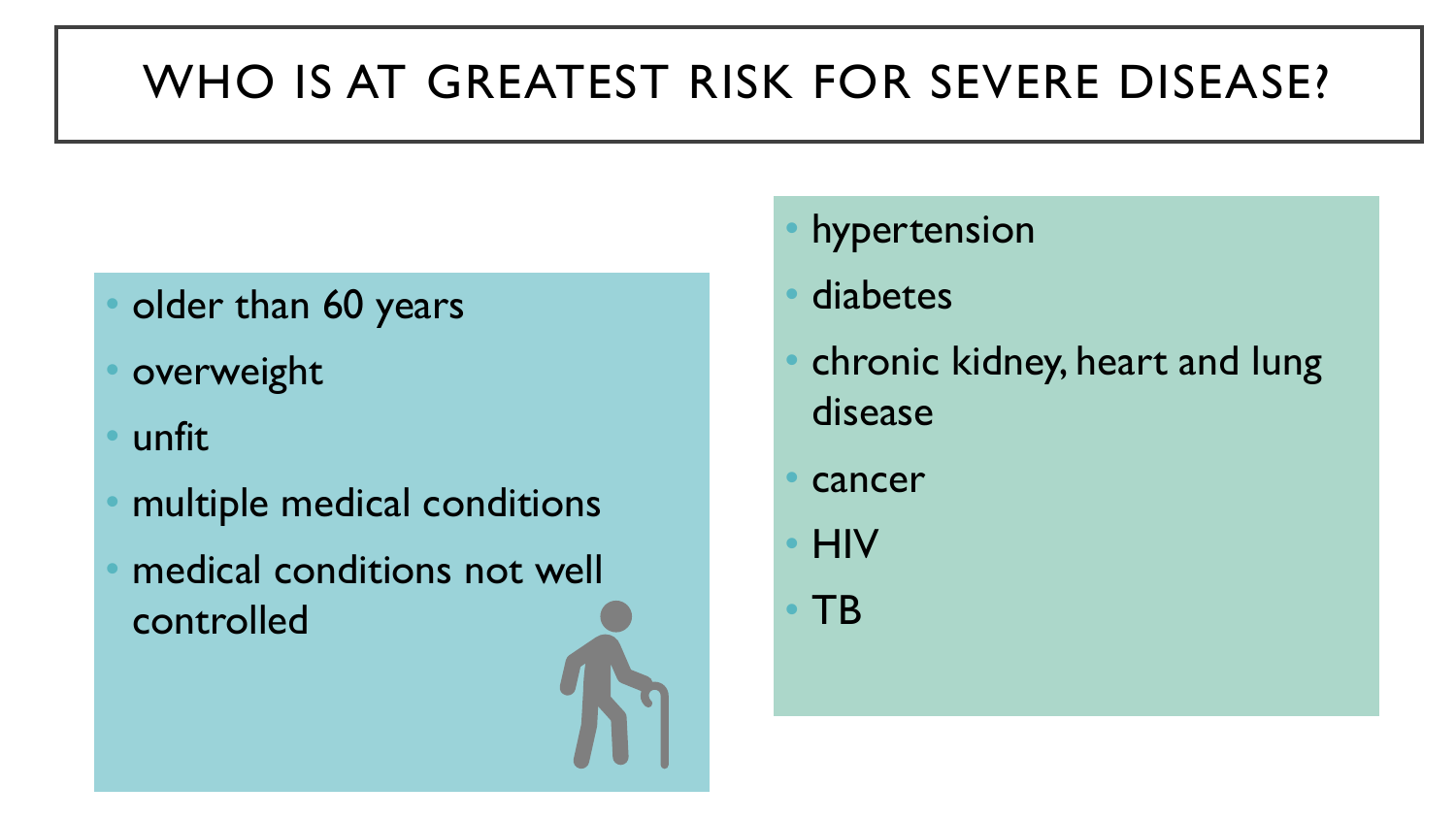# IF YOU ARE HIGH RISK, MONITOR YOURSELF CLOSELY

- Make sure your underlying medical conditions are well controlled. Take your hypertension, diabetes and other medicines correctly and on time.
- Monitor your blood pressure and sugar. If you are diabetic it is a very good idea to get a home device to measure your sugar.
- Consider getting a pulse oximeter. This is an easy-to-use device which measures the oxygen saturation (level) in your blood and helps to identify early on when you are in need of medical attention.

#### **Oxygen saturation should always be greater than 92%**





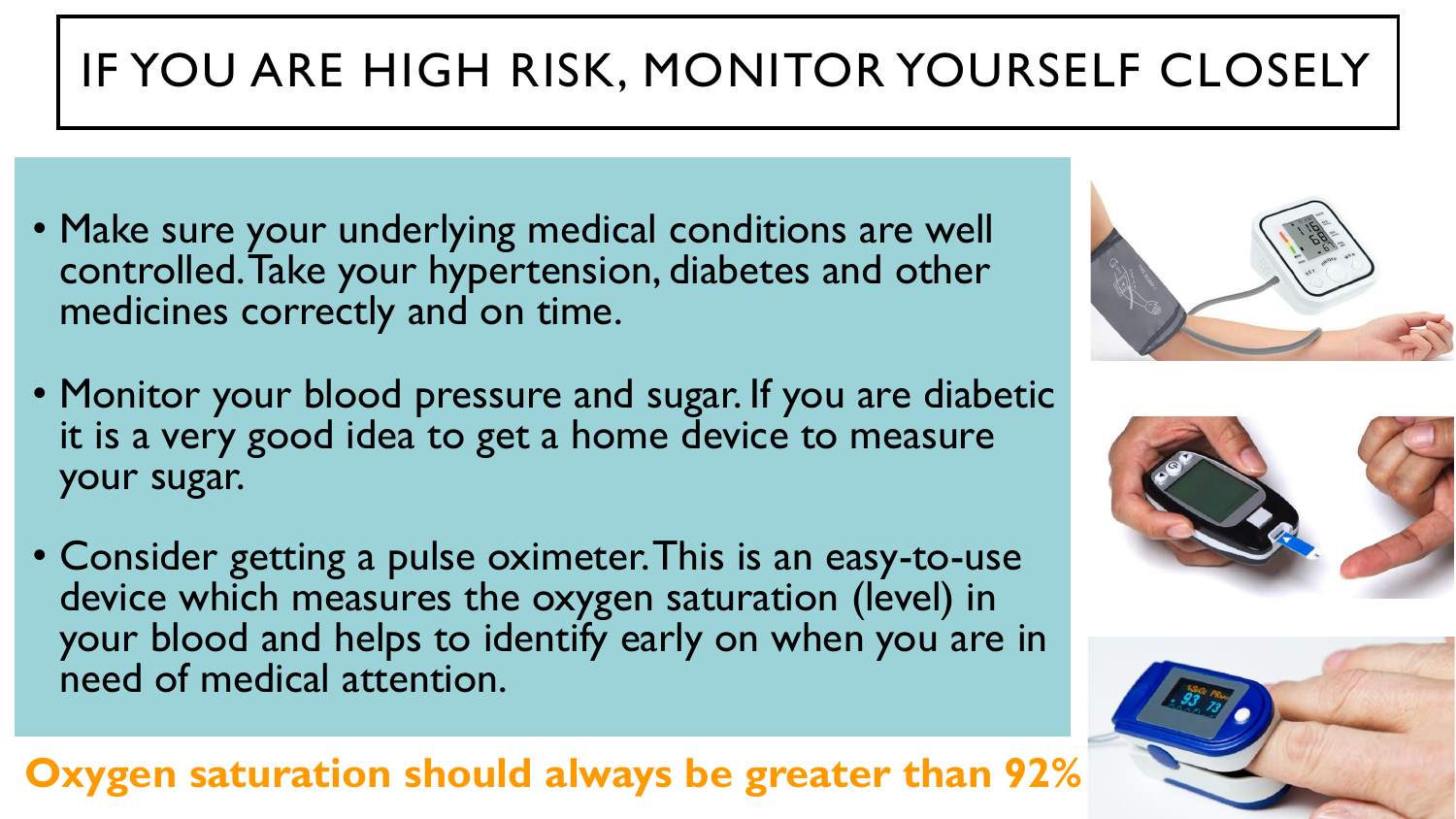#### STRENGTHEN YOUR IMMUNE SYSTEM

- Eat healthy meals, drink water, sleep well, get plenty of rest but also remember to stay active.
- Stop smoking!



- Take the following :
	- vitamin D 50 000 iu once off
	- zinc 200mg daily for 5 days
	- vitamin C 500mg three times per day for 5 days
	- vitamin B complex I tablet daily



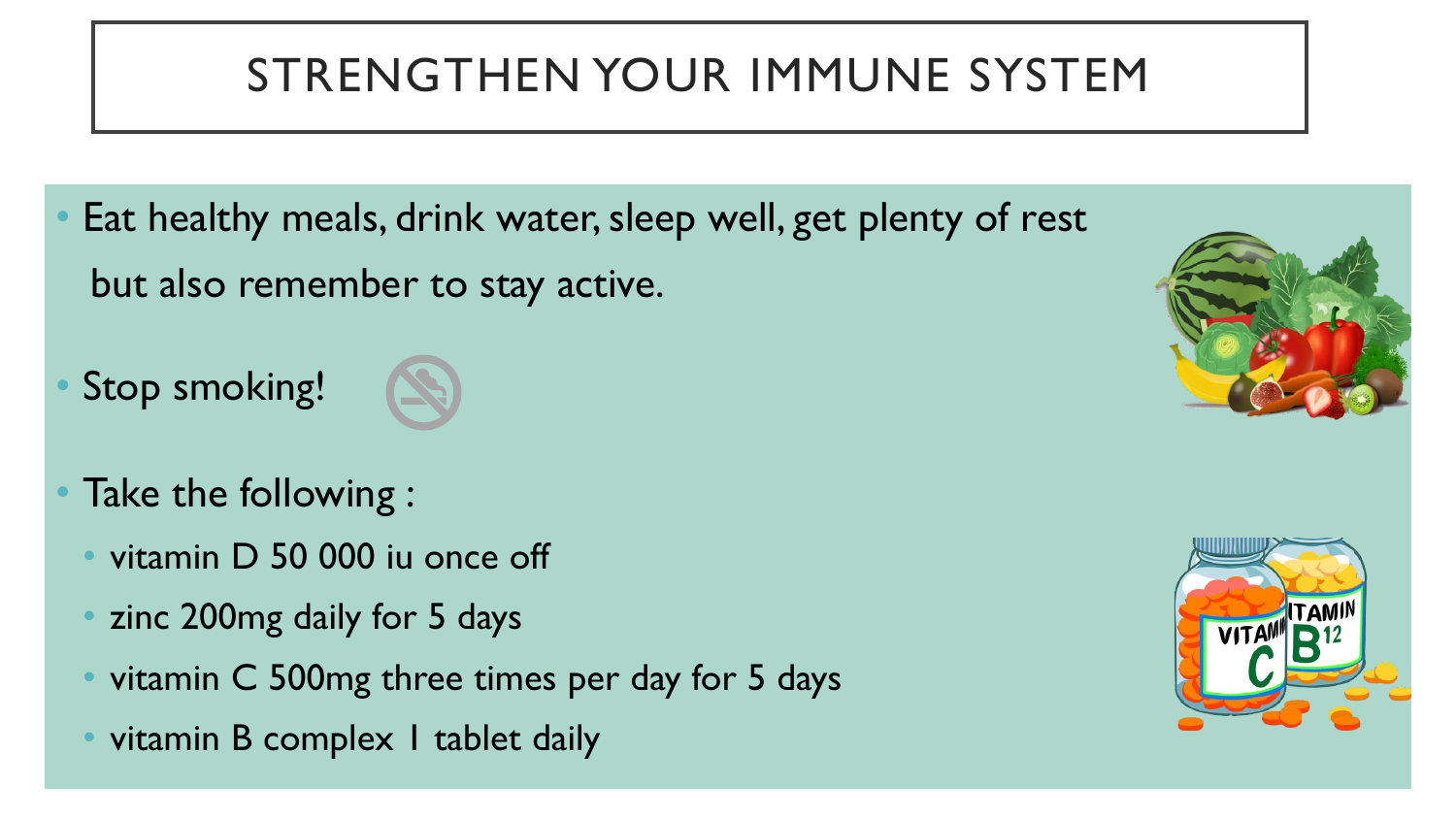#### USE THE USUAL COLD AND FLU REMEDIES TO RELIEVE SYMPTOMS



- Take Panado for fever and pain
- Drink warm honey and lemon water or use lozenges to relieve sore throats
- Do warm water and salt gargles twice daily
- Steam or use a humidifier with eucalyptus or Vicks as dry air is not good for your lungs
- Traditional remedies like black seed, turmeric, ginger and other natural substances known for their anti-inflammatory properties are not harmful and may help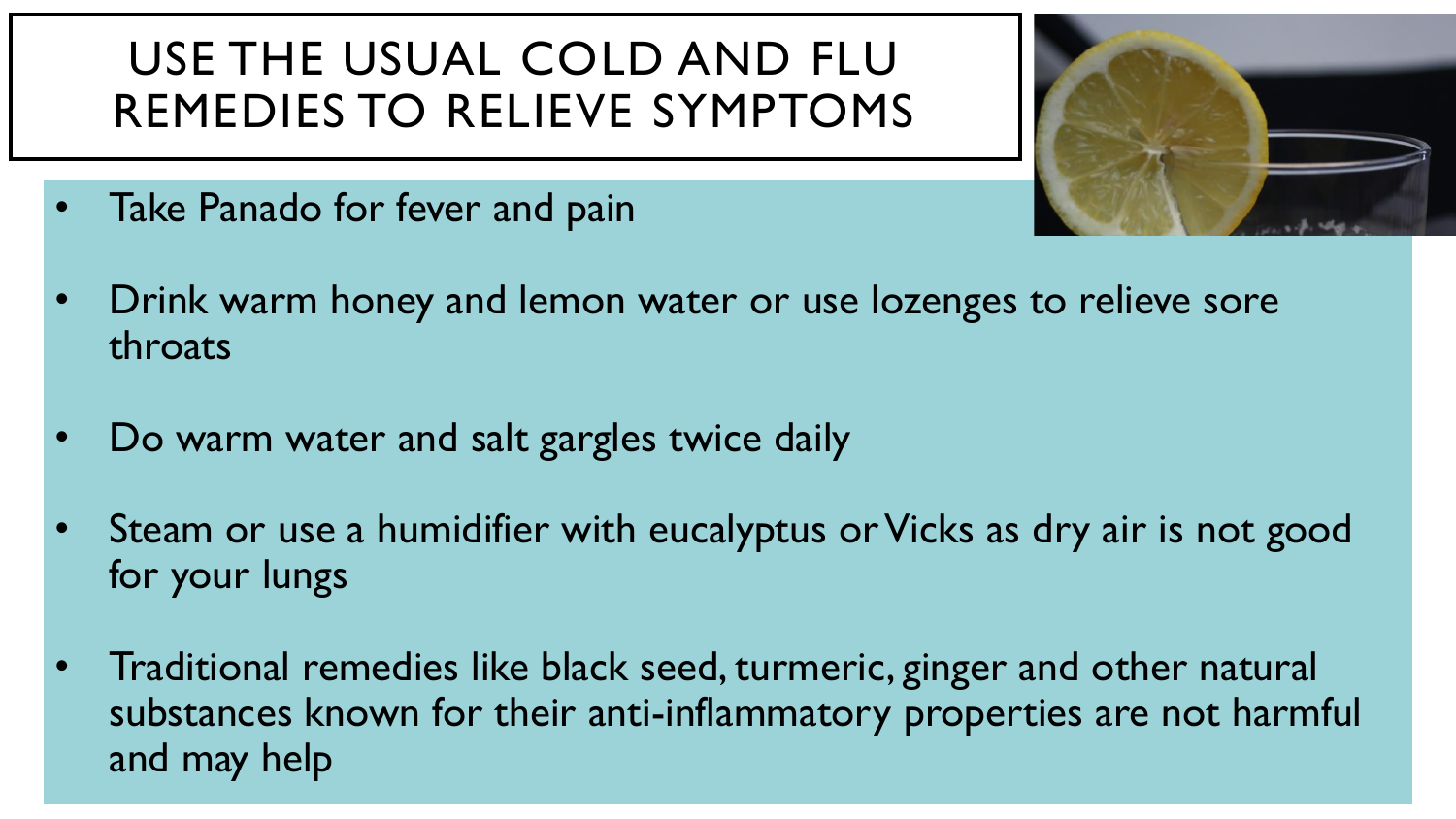Ę

Do not take steroids or hydroxychloroquine, or any medicines you may have heard about in the media.

Many of these treatments have not been proven to work or are used for seriously ill patients who are being treated in hospital.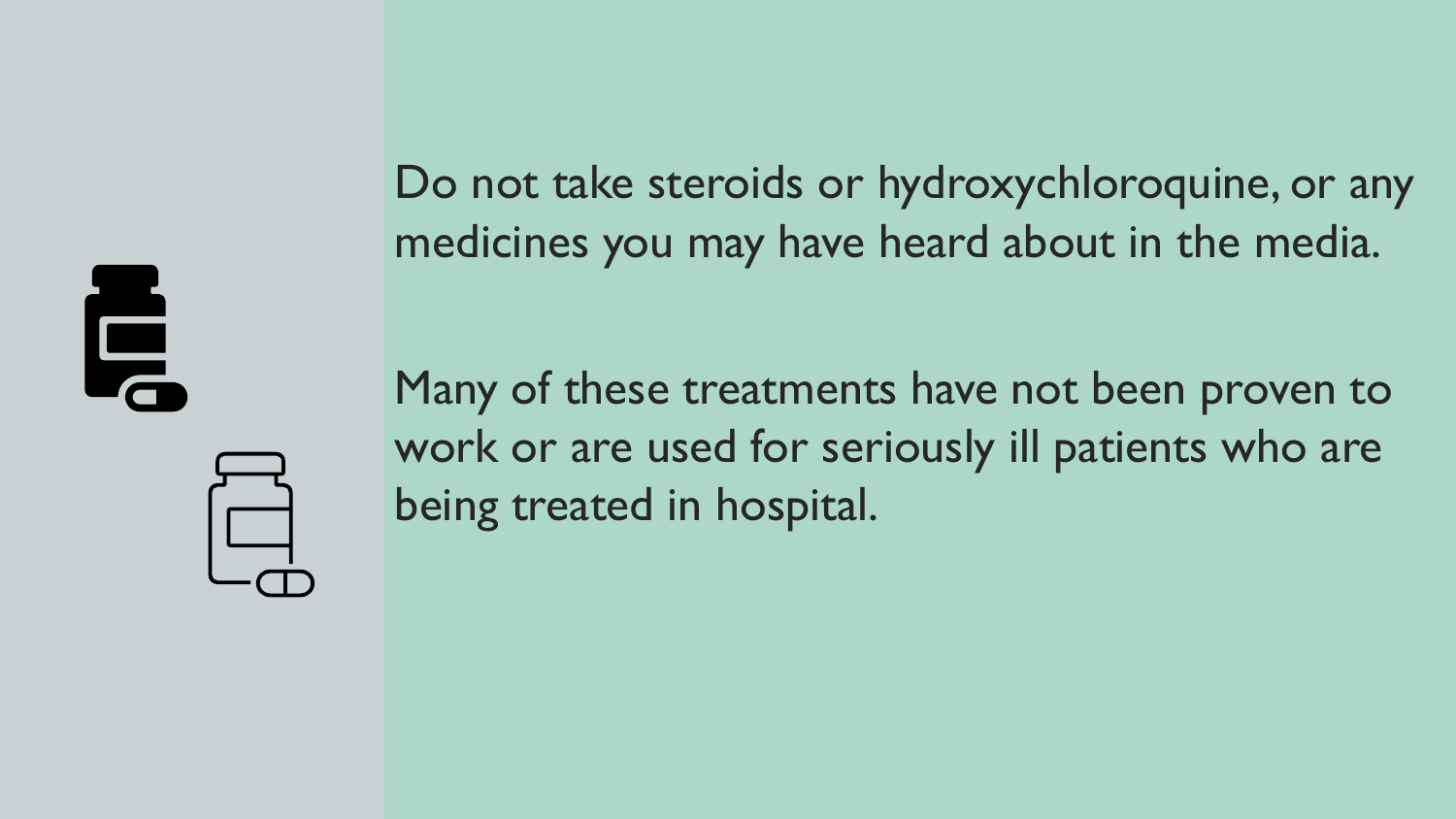## FEEL A LITTLE SHORT OF BREATH?



- Sleep on your stomach for as much as possible with your head turned to the side (prone position)
- It helps to prop a pillow lengthwise underneath your head and chest for this
- You can also cycle between laying on your belly, on your side and sitting up

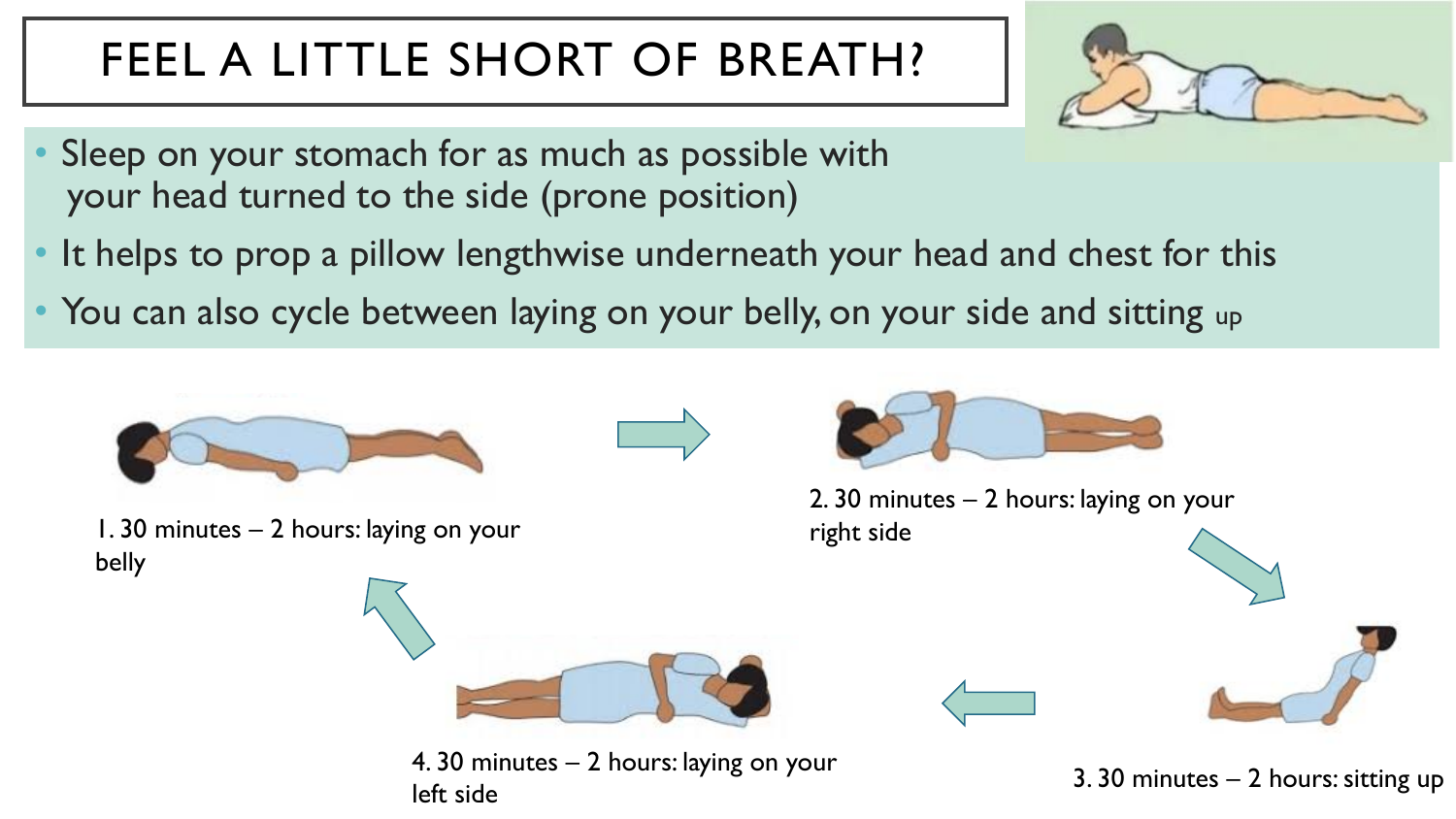#### BREATHING EXERCISES CLEAR YOUR LUNGS AND IMPROVE OXYGEN FLOW

#### **The idea is to get the lower part of your lungs to expand so that any mucus that's collecting there can be dislodged and coughed out**

DEEP BREATHING and FORCED EXPIRATION Take a deep breath in through the nose. At the end of it, hold your breath for five seconds. Then breathe out through the mouth. Do this five times - five breaths total. Next, take a sixth deep breath in, then at the end of it cough strongly, covering your mouth when you do so. The six breaths plus cough at the end represent once cycle. Repeat this cycle twice.

#### PURSED-LIP BREATHING

Breathe in through your nose and breathe out at least twice as long through your mouth, with pursed lips.

#### BELLY BREATHING

Lie on your back. Bend your knees. Breathe deeply through your nose, allowing your chest and belly to expand. Breathe out through your mouth at least twice as long as your inhale. Perform for 1 minute. Then, rest for 30 seconds.

#### BALLOON BLOWING

You can also blow up a balloon as breathing against resistance helps to expand the chest.